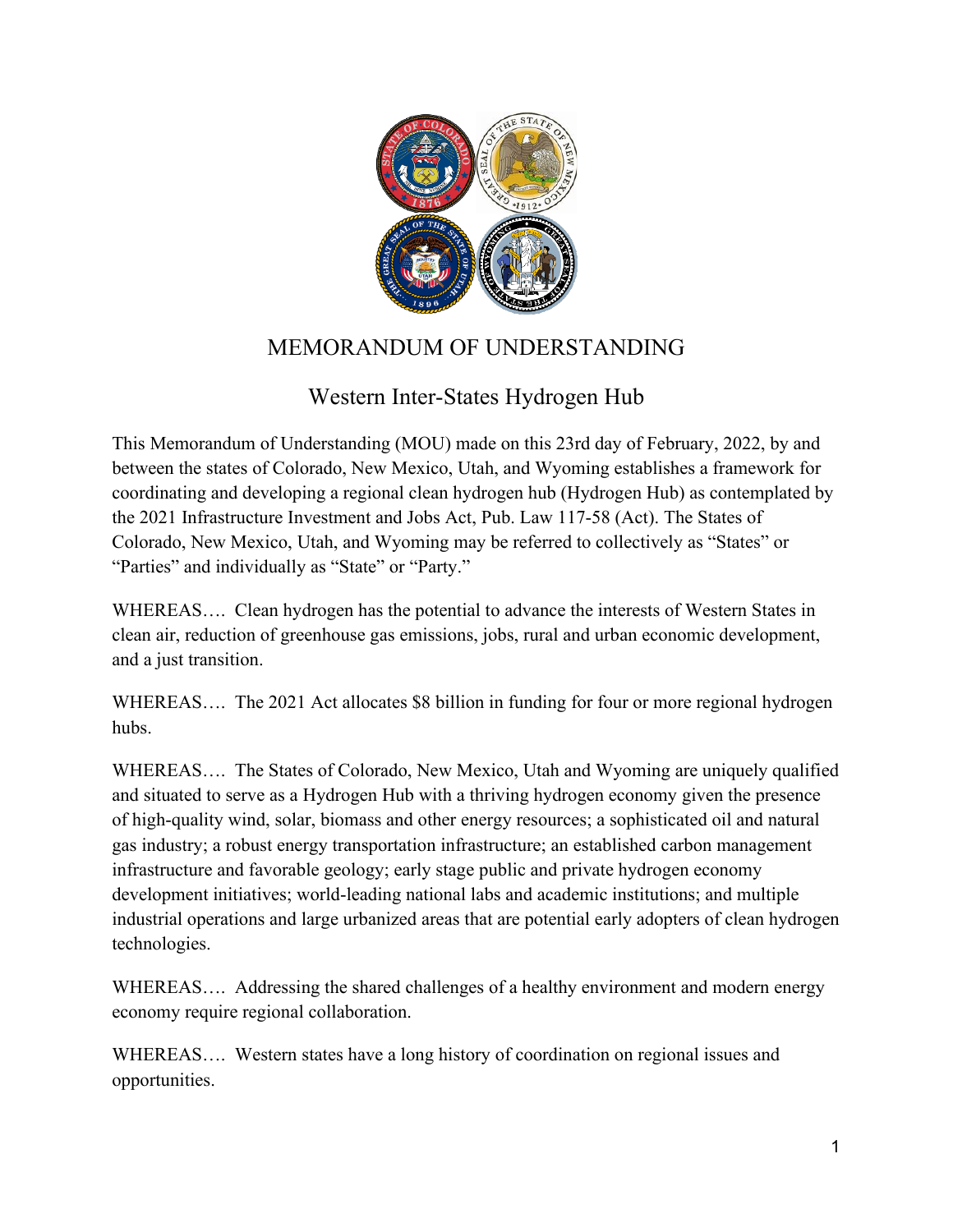WHEREAS.... The success of a Hydrogen Hub rests firmly on the collaboration, leadership, and innovation of states, researchers, and private businesses with diverse expertise and talents.

WHEREAS.... A cost-effective strategy with the ability to scale the production, transportation, storage, and utilization of clean hydrogen benefits from interstate collaboration and coordination.

WHEREAS…. The States of Colorado, New Mexico, Utah and Wyoming share a mutual interest in the demonstration and growth of clean hydrogen production, transport, and utilization together to advance our individual and collective goals.

**NOW, THEREFORE**, the Governors of the undersigned States agree as follows:

#### I. Commitment

The Signatory States agree to work together to develop a Western Inter-State Hydrogen Hub with supporting facilities in each state in response to the Act. The goal is to develop a proposal(s) to a Request For Proposals (RFP) that the U.S. Department of Energy (DOE) is expected to issue by May 2022 for development of four or more regional hydrogen hubs and collaborate on the response to the Request for Information (RFI) issued on February 15, 2022. Each State commits that this is the only proposal(s) that they will participate in for a hydrogen hub, and that they will not submit to the DOE their own standalone proposal or a proposal in cooperation with other states or entities other than the signatories of this MOU. Consistent with the commitments to collaborate and submit a sole response to the RFI and RFP, individual States are encouraged to enter into separate agreements with other entities that further hydrogen development in their states consistent with the goals and obligations herein.

The Signatory States agree to prepare an application(s) that advances a compelling vision for a hydrogen economy, including production and use in the Western United States. States agree to work with academic, research, industry, and community partners and stakeholders to ensure the proposal(s):

- Drives economic growth and development for each of the participating states and the region.
- Incorporates the latest science, research, and technology for cost-effective generation, transportation, and use of clean hydrogen.
- Ensures protections for and the participation of frontline and disadvantaged communities, including safeguards around public health, safety, and labor.
- Develops a pathway for workforce development and training.
- Provides for information exchange and collaborative research, including engagement with research and educational institutions, to monitor emissions and Hydrogen Hub performance, and thoughtfully plan expansion of the Hydrogen Hub and the use of Hydrogen technology over time.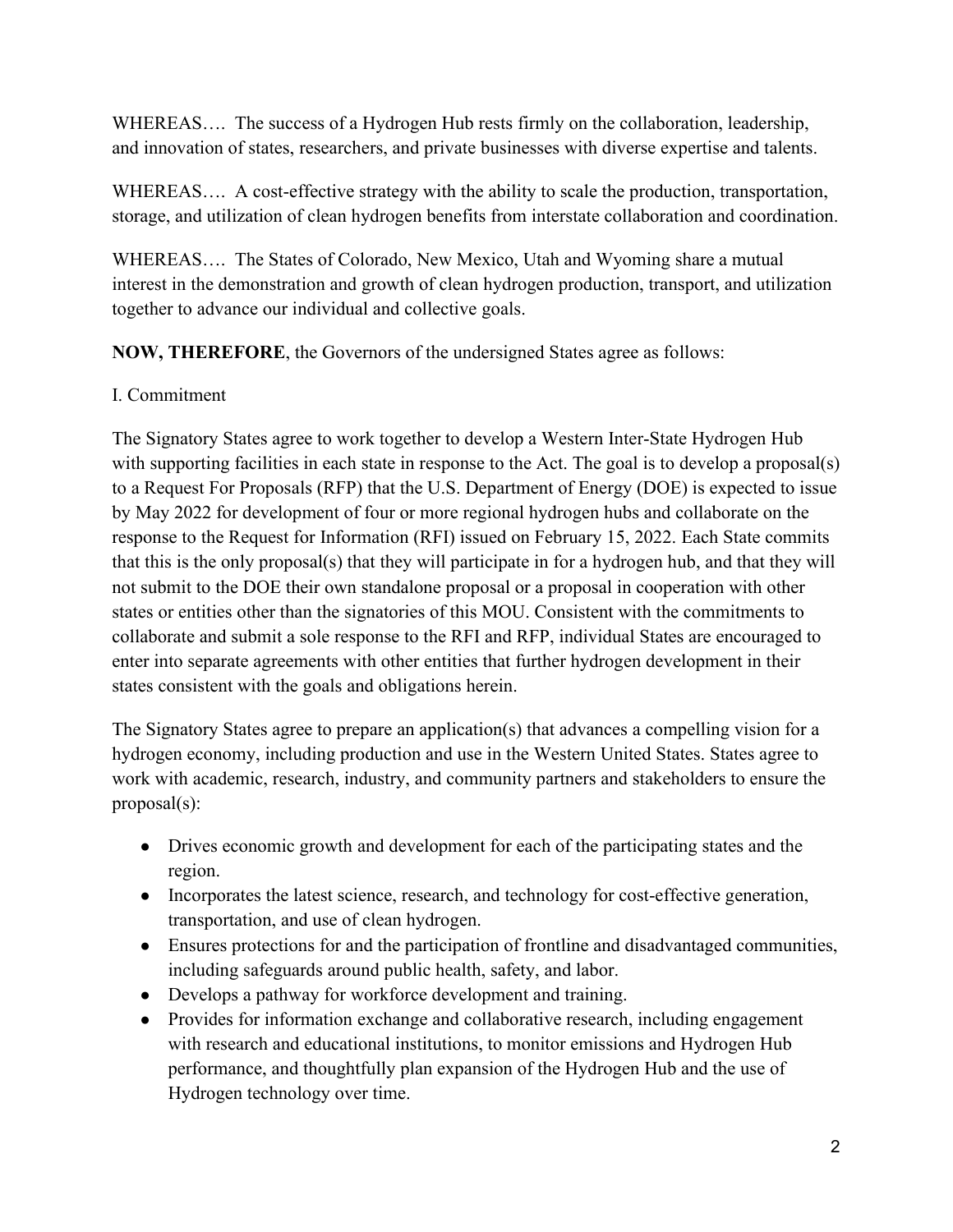- Addresses pipeline safety, leak minimization, and pathways for new pipeline construction.
- Proactively addresses the potential impacts of hydrogen production on western water use, and seeks opportunities to use water that is currently used for or generated by other industrial or power generation purposes.
- Engages key stakeholders including end-users in the industrial, buildings, aviation, power generation, transportation, and other sectors.
- Addresses the air quality impacts of hydrogen use and combustion, including emissions of nitrogen oxides.
- Identifies current and possible State resources, incentives, policies, and plans that can be leveraged in support of a flourishing and competitive hydrogen economy among the participating States.
- Respects the unique needs and policy approaches of each participating State.

#### II. Workgroup

The signatory States will each appoint up to three representatives to a workgroup, who will coordinate the states' collective work on development of the regional hydrogen hub proposal(s). At least two of the three representatives to the workgroup shall be employees or representatives of a state agency, official board, or other state body or research institution in the respective States.

Each signatory State agrees to commit resources to the extent permitted by law to support the analysis, consulting, convening, and writing that may be needed to successfully complete an application for Hydrogen Hub funding.

Each signatory state agrees, to the extent practicable, that any formal external written communication about the regional Hydrogen Hub collaboration, including press releases, op-eds, or information placed on state websites specific to Hydrogen Hub collaboration will be shared with the workgroup in advance. This obligation does not extend to communications required by public information laws

By the deadline required by the U.S. Department of Energy, the workgroup will develop a multistate action proposal(s) to successfully accelerate commercialization of, and demonstrate the production, processing, delivery, storage, and end-use of clean hydrogen.

In developing the Proposal, the workgroup shall consult with and solicit input from key partners and stakeholders.

### III. Timeline